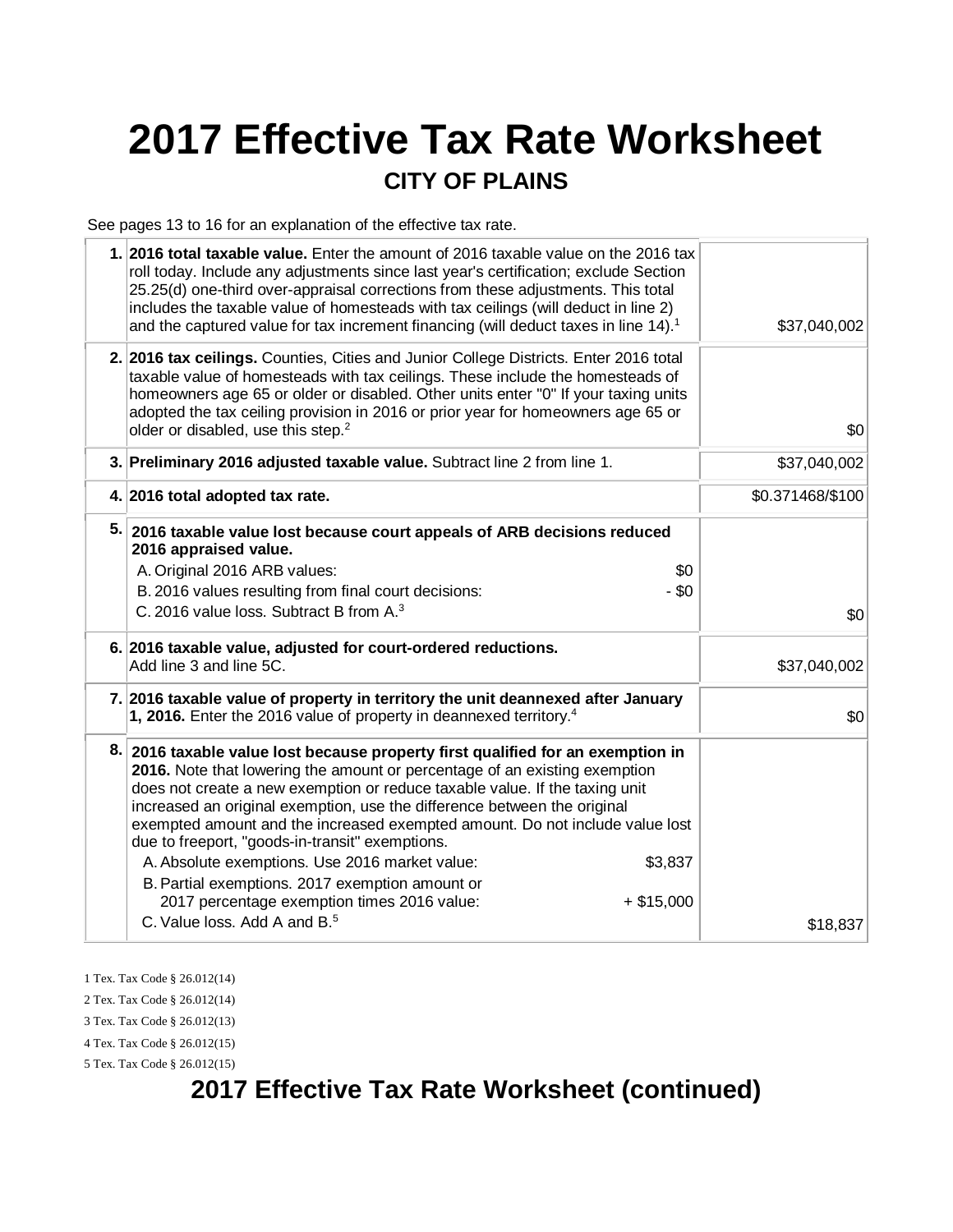#### **CITY OF PLAINS**

| 9. 2016 taxable value lost because property first qualified for agricultural<br>appraisal (1-d or 1-d-1), timber appraisal, recreational/scenic appraisal or<br>public access airport special appraisal in 2017. Use only those properties that<br>first qualified in 2017; do not use properties that qualified in 2016.<br>A. 2016 market value:<br>\$0<br>$-$ \$0<br>B. 2017 productivity or special appraised value:<br>C. Value loss. Subtract B from A. <sup>6</sup> | \$0          |
|----------------------------------------------------------------------------------------------------------------------------------------------------------------------------------------------------------------------------------------------------------------------------------------------------------------------------------------------------------------------------------------------------------------------------------------------------------------------------|--------------|
| 10. Total adjustments for lost value. Add lines 7, 8C and 9C.                                                                                                                                                                                                                                                                                                                                                                                                              | \$18,837     |
| 11. 2016 adjusted taxable value. Subtract line 10 from line 6.                                                                                                                                                                                                                                                                                                                                                                                                             | \$37,021,165 |
| 12. Adjusted 2016 taxes. Multiply line 4 by line 11 and divide by \$100.                                                                                                                                                                                                                                                                                                                                                                                                   | \$137,521    |
| 13. Taxes refunded for years preceding tax year 2016. Enter the amount of taxes<br>refunded by the taxing unit for tax years preceding tax year 2016. Types of<br>refunds include court decisions, Tax Code $\S$ 25.25(b) and (c) corrections and Tax<br>Code § 31.11 payment errors. Do not include refunds for tax year 2016. This line<br>applies only to tax years preceding tax year 2016.7                                                                           | \$233        |
| 14. Taxes in tax increment financing (TIF) for tax year 2016. Enter the amount of<br>taxes paid into the tax increment fund for a reinvestment zone as agreed by the<br>taxing unit. If the unit has no 2017 captured appraised value in Line 16D, enter<br>$"0"$ . $^8$                                                                                                                                                                                                   | \$0          |
| 15. Adjusted 2016 taxes with refunds and TIF adjustment. Add lines 12 and 13,<br>subtract line 14.9                                                                                                                                                                                                                                                                                                                                                                        | \$137,754    |
| 16. Total 2017 taxable value on the 2017 certified appraisal roll today. This value<br>includes only certified values and includes the total taxable value of homesteads<br>with tax ceilings (will deduct in line 18). These homesteads includes homeowners<br>age 65 or older or disabled. <sup>10</sup><br>A. Certified values only:<br>\$38,936,824<br>B. Counties: Include railroad rolling stock values<br>certified by the Comptroller's office:<br>$+$ \$0         |              |

6 Tex. Tax Code § 26.012(15) 7 Tex. Tax Code § 26.012(13) 8 Tex. Tax Code § 26.03(c) 9 Tex. Tax Code § 26.012(13) 10 Tex. Tax Code § 26.012(15)

# **2017 Effective Tax Rate Worksheet (continued) CITY OF PLAINS**

|             | 16. C. Pollution control exemption: Deduct the value of |       |              |
|-------------|---------------------------------------------------------|-------|--------------|
| $ $ (cont.) | property exempted for the current tax year for the      |       |              |
|             | first time as pollution control property:               | - \$0 | \$38,936,824 |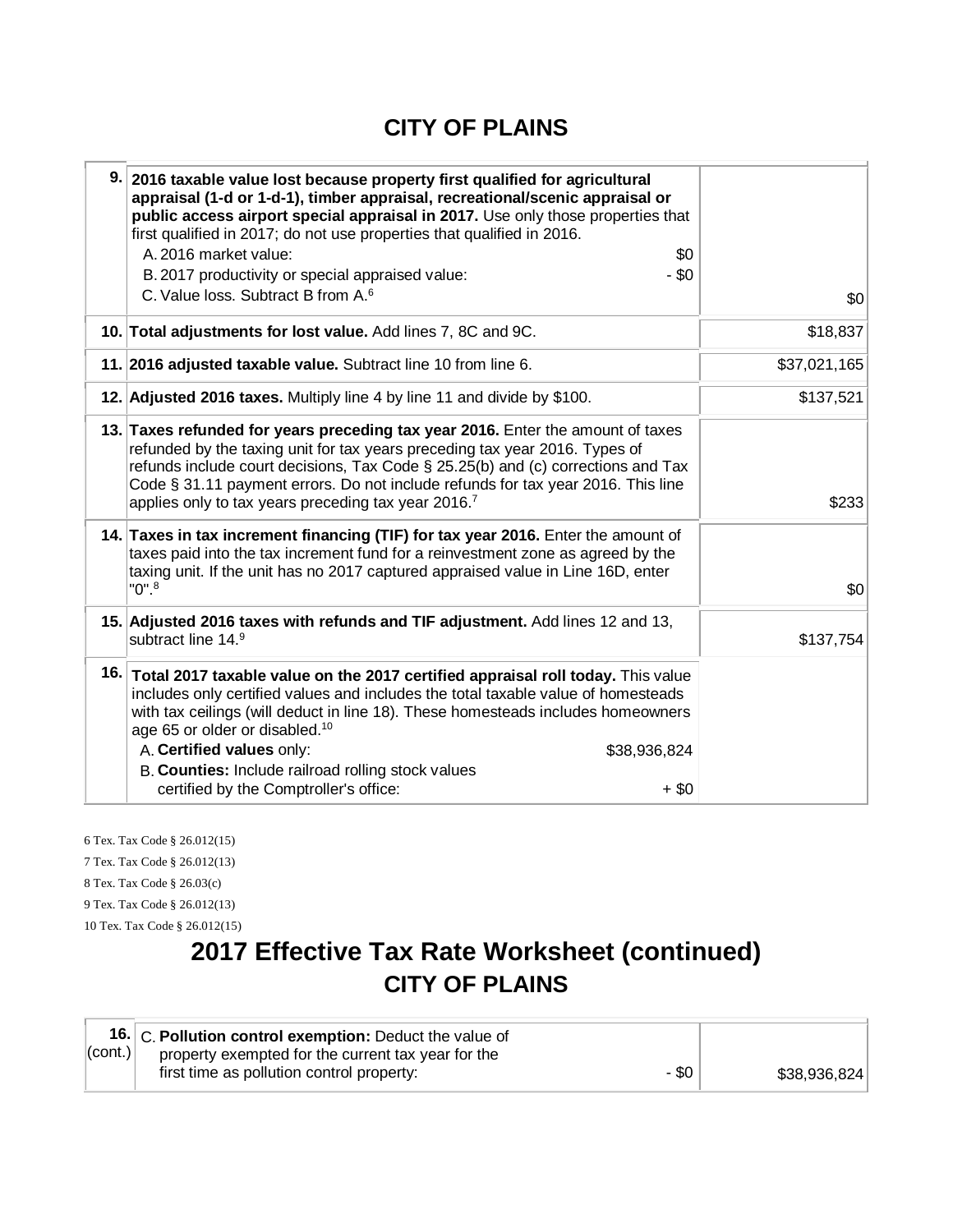| D. Tax increment financing: Deduct the 2017<br>captured appraised value of property taxable by a<br>taxing unit in a tax increment financing zone for<br>which the 2017 taxes will be deposited into the tax<br>increment fund. Do not include any new property<br>value that will be included in line 21 below. <sup>11</sup><br>E. Total 2017 value. Add A and B, then subtract C<br>and D.                                                                                                                                                                                                                                                                                                                                                                                                                                                                                                                                                                                                                                                                                                                                   | $-$ \$0 |  |
|---------------------------------------------------------------------------------------------------------------------------------------------------------------------------------------------------------------------------------------------------------------------------------------------------------------------------------------------------------------------------------------------------------------------------------------------------------------------------------------------------------------------------------------------------------------------------------------------------------------------------------------------------------------------------------------------------------------------------------------------------------------------------------------------------------------------------------------------------------------------------------------------------------------------------------------------------------------------------------------------------------------------------------------------------------------------------------------------------------------------------------|---------|--|
| 17. Total value of properties under protest or not included on certified<br>appraisal roll. <sup>12</sup><br>A. 2017 taxable value of properties under protest.<br>The chief appraiser certifies a list of properties still<br>under ARB protest. The list shows the appraisal<br>district's value and the taxpayer's claimed value, if<br>any or an estimate of the value if the taxpayer wins.<br>For each of the properties under protest, use the<br>lowest of these values. Enter the total value. <sup>13</sup><br>B. 2017 value of properties not under protest or<br>included on certified appraisal roll. The chief<br>appraiser gives taxing units a list of those taxable<br>properties that the chief appraiser knows about but<br>are not included at appraisal roll certification. These<br>properties also are not on the list of properties that<br>are still under protest. On this list of properties, the<br>chief appraiser includes the market value,<br>appraised value and exemptions for the preceding<br>year and a reasonable estimate of the market<br>value, appraised value and exemptions for the | \$0     |  |
| current year. Use the lower market, appraised or<br>taxable value (as appropriate). Enter the total<br>value. $14$                                                                                                                                                                                                                                                                                                                                                                                                                                                                                                                                                                                                                                                                                                                                                                                                                                                                                                                                                                                                              | $+$ \$0 |  |

11 Tex. Tax Code § 26.03(c) 12 Tex. Tax Code § 26.01(c) 13 Tex. Tax Code § 26.04 and 26.041 14 Tex. Tax Code § 26.04 and 26.041

## **2017 Effective Tax Rate Worksheet (continued) CITY OF PLAINS**

| $ _{\rm (cont.)} $ | 17. C. Total value under protest or not certified. Add A<br>and B.                                                                                                                                                                                                                                                                                                                                  | \$0∣         |
|--------------------|-----------------------------------------------------------------------------------------------------------------------------------------------------------------------------------------------------------------------------------------------------------------------------------------------------------------------------------------------------------------------------------------------------|--------------|
|                    | 18. 2017 tax cellings. Counties, cities and junior colleges enter 2017 total taxable<br>value of homesteads with tax ceilings. These include the homesteads of<br>homeowners age 65 or older or disabled. Other taxing units enter "0". If your<br>taxing units adopted the tax ceiling provision in 2016 or prior year for<br>homeowners age 65 or older or disabled, use this step. <sup>15</sup> | \$0          |
|                    | 19. 2017 total taxable value. Add lines 16E and 17C. Subtract line 18.                                                                                                                                                                                                                                                                                                                              | \$38,936,824 |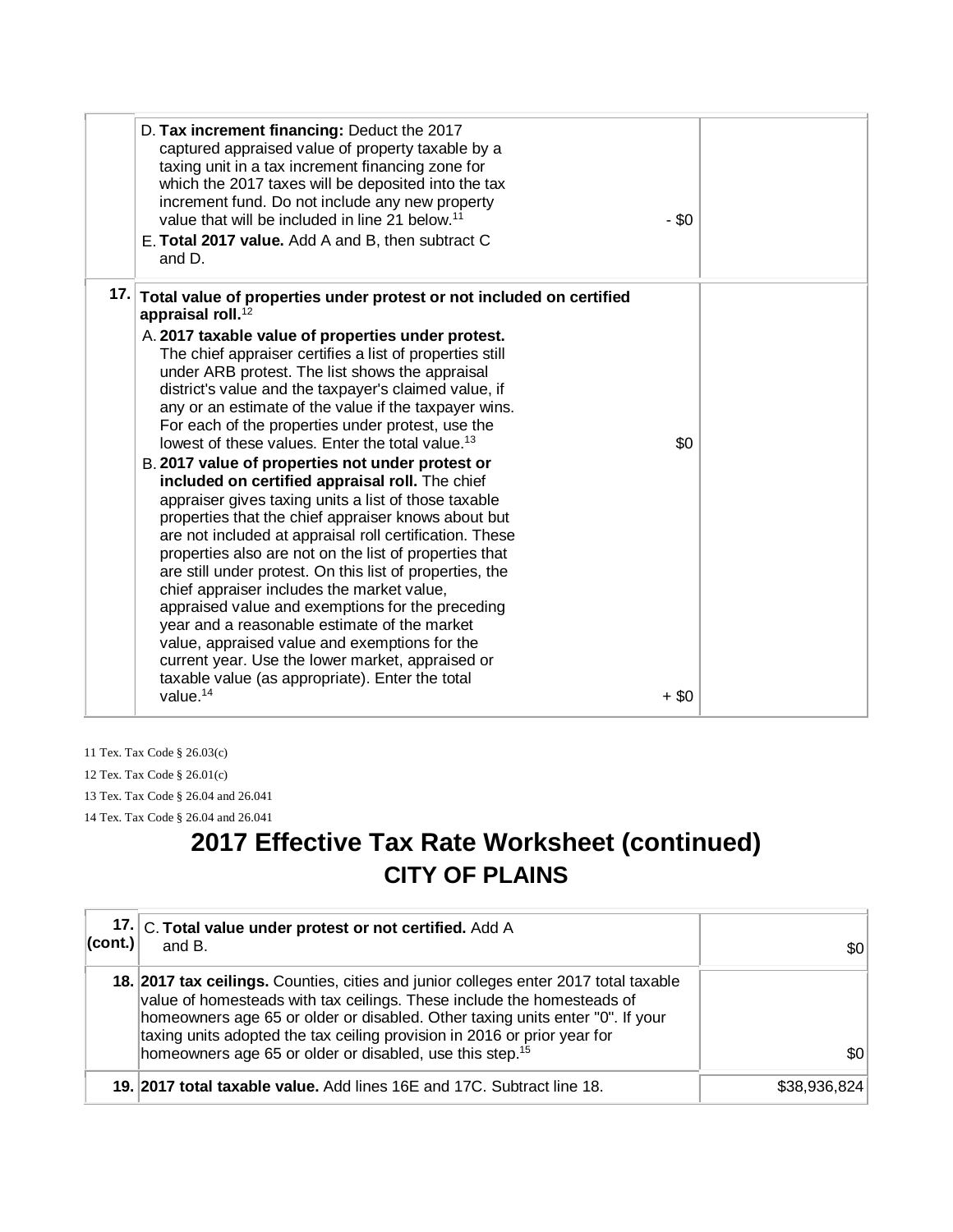| 20. Total 2017 taxable value of properties in territory annexed after January 1,<br>2008. Include both real and personal property. Enter the 2017 value of property<br>in territory annexed. <sup>16</sup>                                                                                                                                                                                                                                                                                                                                                                                                                                     | \$0              |
|------------------------------------------------------------------------------------------------------------------------------------------------------------------------------------------------------------------------------------------------------------------------------------------------------------------------------------------------------------------------------------------------------------------------------------------------------------------------------------------------------------------------------------------------------------------------------------------------------------------------------------------------|------------------|
| 21. Total 2017 taxable value of new improvements and new personal property<br>located in new improvements. New means the item was not on the appraisal<br>roll in 2016. An improvement is a building, structure, fixture or fence erected on<br>or affixed to land. New additions to existing improvements may be included if the<br>appraised value can be determined. New personal property in a new<br>improvement must have been brought into the taxing unit after January 1, 2016<br>and be located in a new improvement. New improvements do include property<br>on which a tax abatement agreement has expired for 2017. <sup>17</sup> | \$720,307        |
| 22. Total adjustments to the 2017 taxable value. Add lines 20 and 21.                                                                                                                                                                                                                                                                                                                                                                                                                                                                                                                                                                          | \$720,307        |
| 23. 2017 adjusted taxable value. Subtract line 22 from line 19.                                                                                                                                                                                                                                                                                                                                                                                                                                                                                                                                                                                | \$38,216,517     |
| 24. 2017 effective tax rate. Divide line 15 by line 23 and multiply by $$100.18$                                                                                                                                                                                                                                                                                                                                                                                                                                                                                                                                                               | \$0.360456/\$100 |
| 25. COUNTIES ONLY. Add together the effective tax rates for each type of tax the<br>county levies. The total is the 2017 county effective tax rate. <sup>19</sup>                                                                                                                                                                                                                                                                                                                                                                                                                                                                              | $$$ /\$100       |

15 Tex. Tax Code § 26.012(6)

16 Tex. Tax Code § 26.012(17)

17 Tex. Tax Code § 26.012(17)

18 Tex. Tax Code § 26.04(c)

19 Tex. Tax Code § 26.04(d)

A county, city or hospital district that adopted the additional sales tax in November 2016 or in May 2017 must adjust its effective tax rate. *The Additional Sales Tax Rate Worksheet* on page 39 sets out this adjustment. Do not forget to complete the *Additional Sales Tax Rate Worksheet* if the taxing unit adopted the additional sales tax on these dates.

# **2017 Rollback Tax Rate Worksheet**

#### **CITY OF PLAINS**

See pages 17 to 21 for an explanation of the rollback tax rate.

| 26. 2016 maintenance and operations (M&O) tax rate.                                                                                                                                                                                                                                                                                                                                                                                                  | \$0.371468/\$100 |              |
|------------------------------------------------------------------------------------------------------------------------------------------------------------------------------------------------------------------------------------------------------------------------------------------------------------------------------------------------------------------------------------------------------------------------------------------------------|------------------|--------------|
| 27. 2016 adjusted taxable value. Enter the amount from line 11.                                                                                                                                                                                                                                                                                                                                                                                      |                  | \$37,021,165 |
| 28. 2016 M&O taxes.<br>A. Multiply line 26 by line 27 and divide by \$100.<br>B. Cities, counties and hospital districts with<br>additional sales tax: Amount of additional sales<br>tax collected and spent on M&O expenses in 2016.<br>Enter amount from full year's sales tax revenue<br>spent for M&O in 2016 fiscal year, if any. Other<br>units, enter "0." Counties exclude any amount that<br>was spent for economic development grants from | \$137,521        |              |
| the amount of sales tax spent.<br>C. Counties: Enter the amount for the state criminal                                                                                                                                                                                                                                                                                                                                                               | $+$ \$0          |              |
| justice mandate. If second or later year, the amount                                                                                                                                                                                                                                                                                                                                                                                                 | $+$ \$0          |              |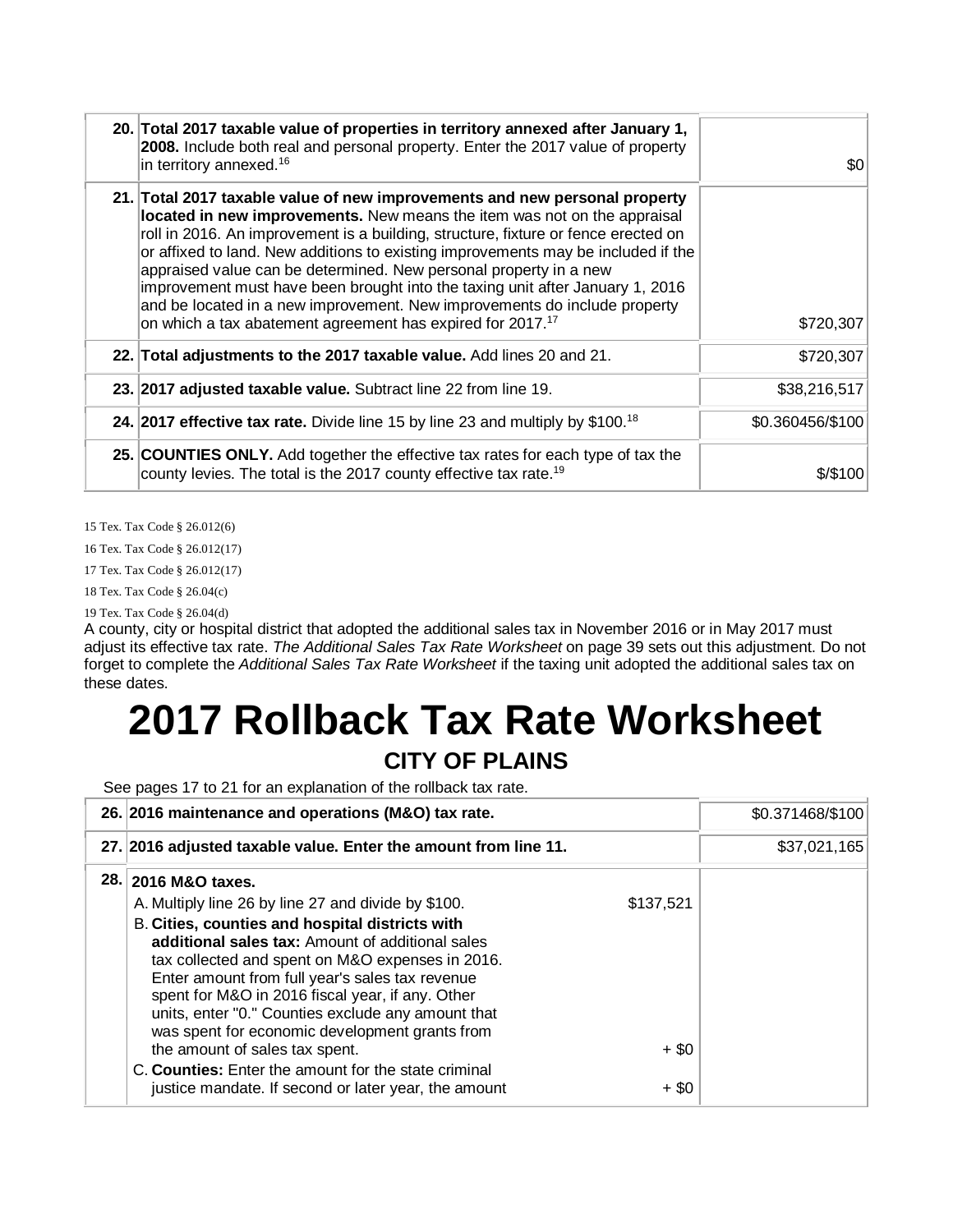is for increased cost above last year's amount. Other units, enter "0." D. **Transferring function:** If discontinuing all of a department, function or activity and transferring it to another unit by written contract, enter the amount spent by the unit discontinuing the function in the 12 months preceding the month of this calculation. If the unit did not operate this function for this 12 month period, use the amount spent in the last full fiscal year in which the unit operated the function. The unit discontinuing the function will subtract this amount in H below. The unit receiving the function will add this amount in H below. Other units, enter  $+/-$  \$0

#### **2017 Rollback Tax Rate Worksheet (continued) CITY OF PLAINS**

| 28.<br>(cont.) | E. Taxes refunded for years preceding tax year 2016:<br>Enter the amount of M&O taxes refunded during<br>the last budget year for tax years preceding tax<br>year 2016. Types of refunds include court<br>decisions, Section 25.25(b) and (c) corrections and<br>Section 31.11 payment errors. Do not include<br>refunds for tax year 2016. This line applies only to<br>tax years preceding tax year 2016.<br>F. Enhanced indigent health care expenditures:<br>Enter the increased amount for the current year's<br>enhanced indigent health care expenditures above<br>the preceding tax year's enhanced indigent health<br>care expenditures, less any state assistance.<br>G. Taxes in tax increment financing (TIF): Enter<br>the amount of taxes paid into the tax increment<br>fund for a reinvestment zone as agreed by the<br>taxing unit. If the unit has no 2017 captured<br>appraised value in Line 16D, enter "0."<br>H. Adjusted M&O Taxes. Add A, B, C, E and F. For<br>unit with D, subtract if discontinuing function and | $+$ \$233<br>$+$ \$0<br>$-$ \$0 |                  |
|----------------|---------------------------------------------------------------------------------------------------------------------------------------------------------------------------------------------------------------------------------------------------------------------------------------------------------------------------------------------------------------------------------------------------------------------------------------------------------------------------------------------------------------------------------------------------------------------------------------------------------------------------------------------------------------------------------------------------------------------------------------------------------------------------------------------------------------------------------------------------------------------------------------------------------------------------------------------------------------------------------------------------------------------------------------------|---------------------------------|------------------|
|                | add if receiving function. Subtract G.                                                                                                                                                                                                                                                                                                                                                                                                                                                                                                                                                                                                                                                                                                                                                                                                                                                                                                                                                                                                      |                                 | \$137,754        |
|                | 29. 2017 adjusted taxable value.<br>Enter line 23 from the Effective Tax Rate Worksheet.                                                                                                                                                                                                                                                                                                                                                                                                                                                                                                                                                                                                                                                                                                                                                                                                                                                                                                                                                    |                                 | \$38,216,517     |
|                | 30. 2017 effective maintenance and operations rate.<br>Divide line 28H by line 29 and multiply by \$100.                                                                                                                                                                                                                                                                                                                                                                                                                                                                                                                                                                                                                                                                                                                                                                                                                                                                                                                                    |                                 | \$0.360456/\$100 |
|                | 31. 2017 rollback maintenance and operation rate.<br>Multiply line 30 by 1.08. (See lines 49 to 52 for additional rate for pollution<br>control expenses.                                                                                                                                                                                                                                                                                                                                                                                                                                                                                                                                                                                                                                                                                                                                                                                                                                                                                   |                                 | \$0.389292/\$100 |

### **2017 Rollback Tax Rate Worksheet (continued) CITY OF PLAINS**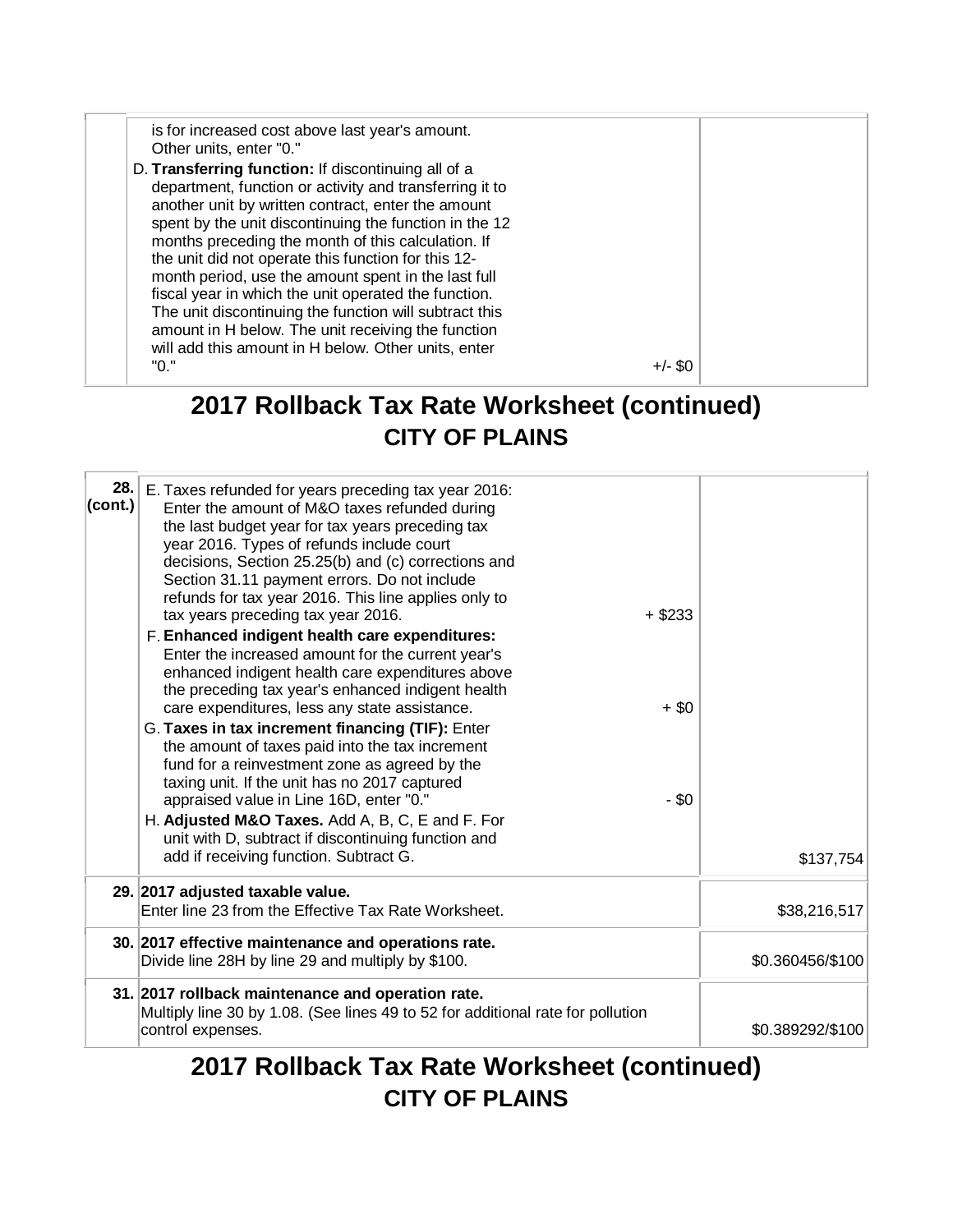| 32. Total 2017 debt to be paid with property taxes and additional sales tax<br>revenue.<br>"Debt" means the interest and principal that will be paid on debts that:<br>(1) are paid by property taxes,<br>(2) are secured by property taxes,<br>(3) are scheduled for payment over a period longer than one year and<br>(4) are not classified in the unit's budget as M&O expenses.<br>A: Debt also includes contractual payments to other<br>taxing units that have incurred debts on behalf of this<br>taxing unit, if those debts meet the four conditions<br>above. Include only amounts that will be paid from<br>property tax revenue. Do not include appraisal district<br>budget payments. List the debt in Schedule B: Debt<br>Service.<br>\$0<br>B: Subtract unencumbered fund amount used to<br>reduce total debt.<br>-\$0<br>$-\$0$<br>C: Subtract amount paid from other resources.<br>D: Adjusted debt. Subtract B and C from A. | \$0              |
|-------------------------------------------------------------------------------------------------------------------------------------------------------------------------------------------------------------------------------------------------------------------------------------------------------------------------------------------------------------------------------------------------------------------------------------------------------------------------------------------------------------------------------------------------------------------------------------------------------------------------------------------------------------------------------------------------------------------------------------------------------------------------------------------------------------------------------------------------------------------------------------------------------------------------------------------------|------------------|
| 33. Certified 2016 excess debt collections. Enter the amount certified by the<br>collector.                                                                                                                                                                                                                                                                                                                                                                                                                                                                                                                                                                                                                                                                                                                                                                                                                                                     | \$0              |
| 34. Adjusted 2017 debt. Subtract line 33 from line 32.                                                                                                                                                                                                                                                                                                                                                                                                                                                                                                                                                                                                                                                                                                                                                                                                                                                                                          | \$0              |
| 35. Certified 2017 anticipated collection rate. Enter the rate certified by the<br>collector. If the rate is 100 percent or greater, enter 100 percent.                                                                                                                                                                                                                                                                                                                                                                                                                                                                                                                                                                                                                                                                                                                                                                                         | 100.000000%      |
| 36. 2017 debt adjusted for collections. Divide line 34 by line 35.                                                                                                                                                                                                                                                                                                                                                                                                                                                                                                                                                                                                                                                                                                                                                                                                                                                                              | \$0              |
| 37. 2017 total taxable value. Enter the amount on line 19.                                                                                                                                                                                                                                                                                                                                                                                                                                                                                                                                                                                                                                                                                                                                                                                                                                                                                      | \$38,936,824     |
| 38. 2017 debt tax rate. Divide line 36 by line 37 and multiply by \$100.                                                                                                                                                                                                                                                                                                                                                                                                                                                                                                                                                                                                                                                                                                                                                                                                                                                                        | \$0.000000/\$100 |
| 39. 2017 rollback tax rate. Add lines 31 and 38.                                                                                                                                                                                                                                                                                                                                                                                                                                                                                                                                                                                                                                                                                                                                                                                                                                                                                                | \$0.389292/\$100 |
| 40. COUNTIES ONLY. Add together the rollback tax rates for each type of tax the<br>county levies. The total is the 2017 county rollback tax rate.                                                                                                                                                                                                                                                                                                                                                                                                                                                                                                                                                                                                                                                                                                                                                                                               | \$/\$100         |

A taxing unit that adopted the additional sales tax must complete the lines for the *Additional Sales Tax Rate*. A taxing unit seeking additional rollback protection for pollution control expenses completes the *Additional Rollback Protection for Pollution Control*.

#### **2017 Notice of Effective Tax Rate Worksheet for Calculation of Tax Increase/Decrease**

| <b>Entity Name: CITY OF PLAINS</b>                                  | <b>Date:</b> 07/24/2017 |  |
|---------------------------------------------------------------------|-------------------------|--|
| <b>1.2016</b> taxable value, adjusted for court-ordered reductions. |                         |  |
| Enter line 6 of the Effective Tax Rate Worksheet.                   | \$37,040,002            |  |
| $2.2016$ total tax rate.                                            |                         |  |
| Enter line 4 of the Effective Tax Rate Worksheet.                   | 0.371468                |  |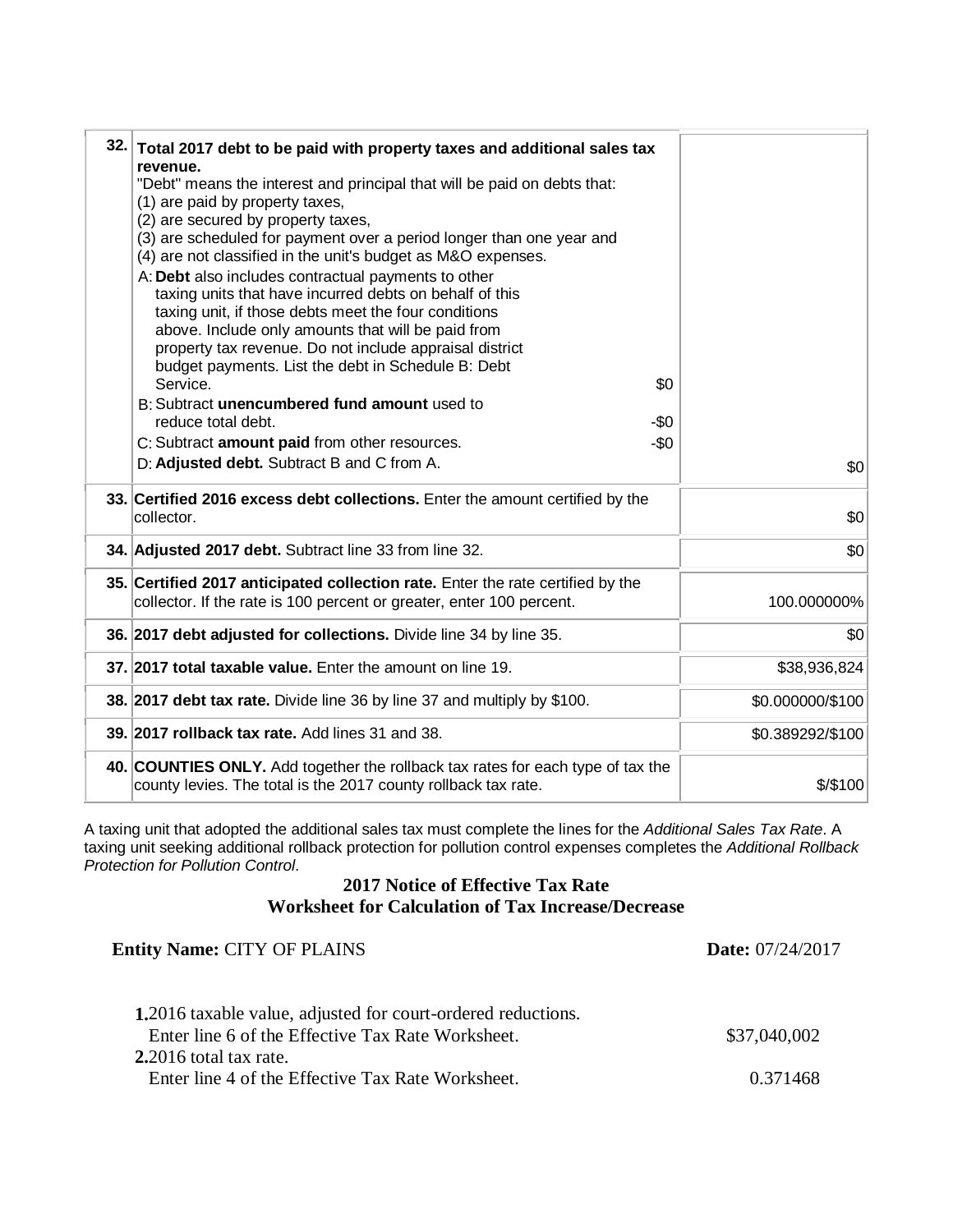| 3. Taxes refunded for years preceding tax year 2016.                                 |              |
|--------------------------------------------------------------------------------------|--------------|
| Enter line 13 of the Effective Tax Rate Worksheet.                                   | \$233        |
| 4. Last year's levy.                                                                 |              |
| Multiply Line 1 times Line 2 and divide by 100.                                      |              |
| To the result, add Line 3.                                                           | \$137,825    |
| <b>5.2017</b> total taxable value. Enter Line 19 of                                  |              |
| the Effective Tax Rate Worksheet.                                                    | \$38,936,824 |
| 6.2017 effective tax rate.                                                           |              |
| Enter line 24 of the Effective Tax Rate Worksheet or Line 47                         |              |
| of the Additional Sales Tax Rate Worksheet.                                          | 0.360456     |
| <b>7.</b> 2017 taxes if a tax rate equal to the effective tax rate is adopted.       |              |
| Multiply Line 5 times Line 6 and divide by 100.                                      | \$140,350    |
| 8. Last year's total levy.                                                           |              |
| Sum of line 4 for all funds.                                                         | \$137,825    |
| <b>9.</b> 2017 total taxes if a tax rate equal to the effective tax rate is adopted. |              |
| Sum of line 7 for all funds.                                                         | \$140,350    |
| <b>10.</b> Tax Increase (Decrease).                                                  |              |
| Subtract Line 8 from Line 9.                                                         | \$2,525      |

#### **CITY OF PLAINS**

#### **Tax Rate Recap for 2017 Tax Rates**

| <b>Description of Rate</b> | <b>Tax Rate</b><br>Per \$100 | <b>Tax Levy</b><br>This is calculated<br>using the Total<br><b>Adjusted Taxable</b><br>Value (line 19) of the<br><b>Effective Tax Rate</b><br>Worksheet | <b>Additional Tax Levy</b><br>Compared to last<br>year's tax levy of<br>137,592 | <b>Additional Tax Levy</b><br>Compared to effective<br>tax rate levy of<br>140,350 |
|----------------------------|------------------------------|---------------------------------------------------------------------------------------------------------------------------------------------------------|---------------------------------------------------------------------------------|------------------------------------------------------------------------------------|
| Last Year's Tax Rate       | 0.371468                     | \$144,638                                                                                                                                               | \$7,046                                                                         | \$4,288                                                                            |
| <b>Effective Tax Rate</b>  | 0.360456                     | \$140,350                                                                                                                                               | \$2,758                                                                         | \$0                                                                                |
| Notice & Hearing Limit*    | 0.360456                     | \$140,350                                                                                                                                               | \$2,758                                                                         | \$0                                                                                |
| Rollback Tax Rate          | 0.389292                     | \$151,578                                                                                                                                               | \$13,986                                                                        | \$11,228                                                                           |
| <b>Proposed Tax Rate</b>   | 0.000000                     | \$0 <sub>1</sub>                                                                                                                                        | $$-137,592$                                                                     | $$-140,350$                                                                        |

#### **Effective Tax Rate Increase in Cents per \$100**

| 0.00 | 0.360456 | 140,350 | 2,758  | $\overline{0}$ |
|------|----------|---------|--------|----------------|
| 0.50 | 0.365456 | 142,297 | 4,705  | 1,947          |
| 1.00 | 0.370456 | 144,244 | 6,652  | 3,894          |
| 1.50 | 0.375456 | 146,191 | 8,599  | 5,841          |
| 2.00 | 0.380456 | 148,137 | 10,546 | 7,787          |
| 2.50 | 0.385456 | 150,084 | 12,493 | 9,734          |
| 3.00 | 0.390456 | 152,031 | 14,439 | 11,681         |
| 3.50 | 0.395456 | 153,978 | 16,386 | 13,628         |
| 4.00 | 0.400456 | 155,925 | 18,333 | 15,575         |
| 4.50 | 0.405456 | 157,872 | 20,280 | 17,522         |
| 5.00 | 0.410456 | 159,819 | 22,227 | 19,468         |
| 5.50 | 0.415456 | 161,765 | 24,174 | 21,415         |
| 6.00 | 0.420456 | 163,712 | 26,120 | 23,362         |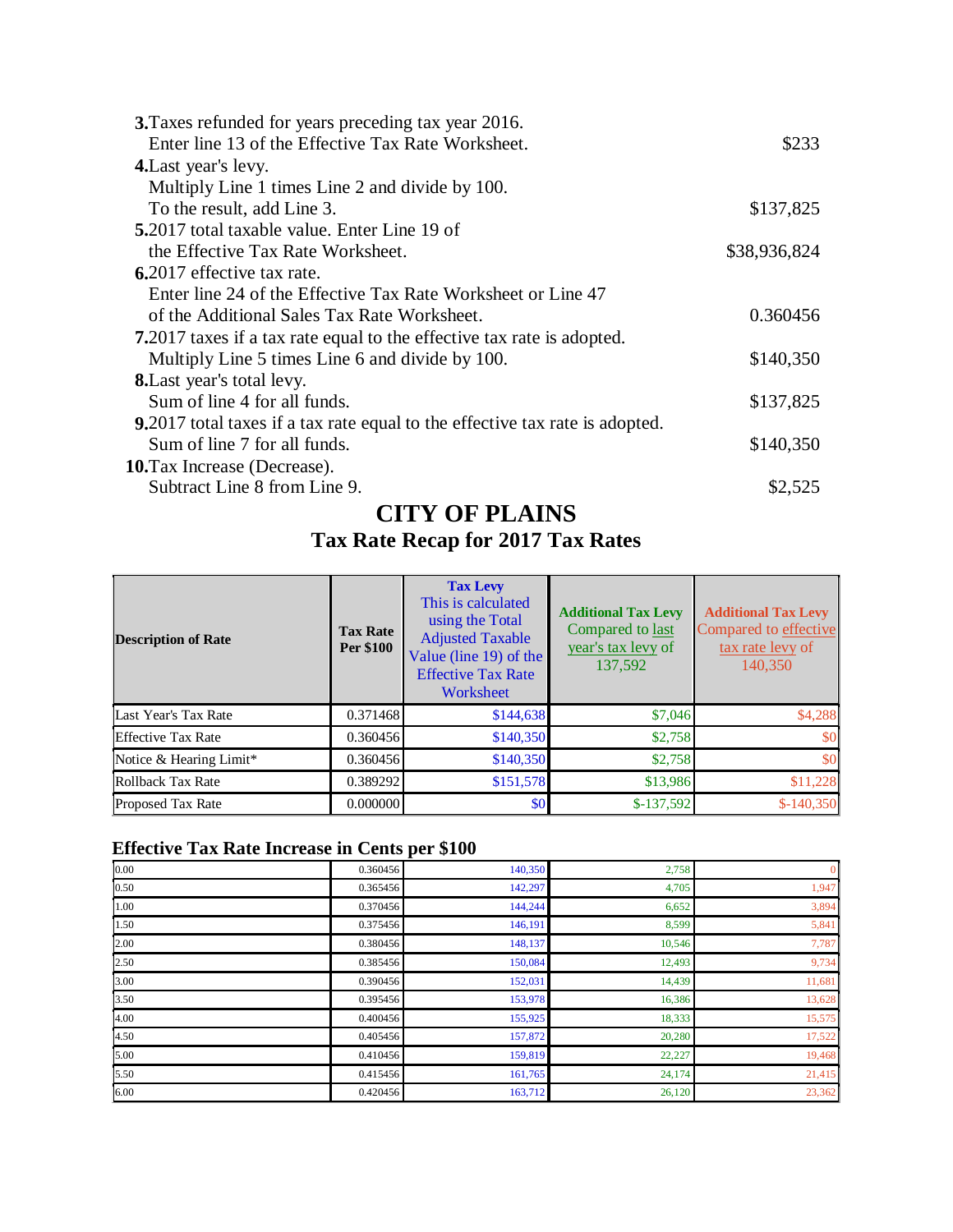| 6.50  | 0.425456 | 165,659 | 28,067 | 25,309 |
|-------|----------|---------|--------|--------|
| 7.00  | 0.430456 | 167,606 | 30,014 | 27,256 |
| 7.50  | 0.435456 | 169,553 | 31,961 | 29,203 |
| 8.00  | 0.440456 | 171,500 | 33,908 | 31,149 |
| 8.50  | 0.445456 | 173,446 | 35,855 | 33,096 |
| 9.00  | 0.450456 | 175,393 | 37,802 | 35,043 |
| 9.50  | 0.455456 | 177,340 | 39,748 | 36,990 |
| 10.00 | 0.460456 | 179,287 | 41,695 | 38,937 |
| 10.50 | 0.465456 | 181,234 | 43,642 | 40,884 |
| 11.00 | 0.470456 | 183,181 | 45,589 | 42,831 |
| 11.50 | 0.475456 | 185,127 | 47,536 | 44,777 |
| 12.00 | 0.480456 | 187,074 | 49,483 | 46,724 |
| 12.50 | 0.485456 | 189,021 | 51,429 | 48,671 |
| 13.00 | 0.490456 | 190,968 | 53,376 | 50,618 |
| 13.50 | 0.495456 | 192,915 | 55,323 | 52,565 |
| 14.00 | 0.500456 | 194,862 | 57,270 | 54,512 |
| 14.50 | 0.505456 | 196,809 | 59,217 | 56,458 |

• \*Notice & Hearing Limit Rate: This is the highest tax rate that may be adopted without notices and a public hearing. It is the lower of the rollback tax rate or the effective tax rate.

• School Districts: The school tax rate limit is \$1.50 for M&O, plus \$0.50 for 'New' debt plus a rate for 'Old' debt. 'Old' debt is debt authorized to be issued at an election held on or before April 1, 1991, and issued before September 1, 1992. All other debt is 'New' debt.

| <b>Tax Levy:</b>                            | This is calculated by taking the adjusted taxable value (line 19 of Effective<br>Tax Rate Worksheet), multiplying by the appropriate rate, such as the<br>Effective Tax Rate and dividing by 100.                                                                   |
|---------------------------------------------|---------------------------------------------------------------------------------------------------------------------------------------------------------------------------------------------------------------------------------------------------------------------|
|                                             | For School Districts: This is calculated by taking the adjusted taxable value<br>(line 34 of the Rollback Tax Rate Worksheet), multiplying by the appropriate<br>rate, dividing by 100 and then adding this year's frozen tax levy on<br>homesteads of the elderly. |
| <b>Additional Levy</b><br><b>Last Year:</b> | This is calculated by taking Last Year's taxable value (line 3 of Effective Tax<br>Rate Worksheet), multiplying by Last Year's tax rate (line 4 of Effective Tax<br>Rate Worksheet) and dividing by 100.                                                            |
|                                             | For School Districts: This is calculated by taking Last Year's taxable value,<br>subtracting Last Year's taxable value for the elderly, multiplying by Last<br>Year's tax rate, dividing by 100 and adding Last Year's tax ceiling.                                 |
| <b>Additional Levy</b><br><b>This Year:</b> | This is calculated by taking the current adjusted taxable value, multiplying by<br>the Effective Tax Rate and dividing by 100.                                                                                                                                      |
|                                             | For School Districts: This is calculated by taking the adjusted taxable value<br>(line 34 of the Rollback Tax Rate Worksheet), multiplying by the Effective<br>Tax Rate, dividing by 100 and adding This Year's tax ceiling.                                        |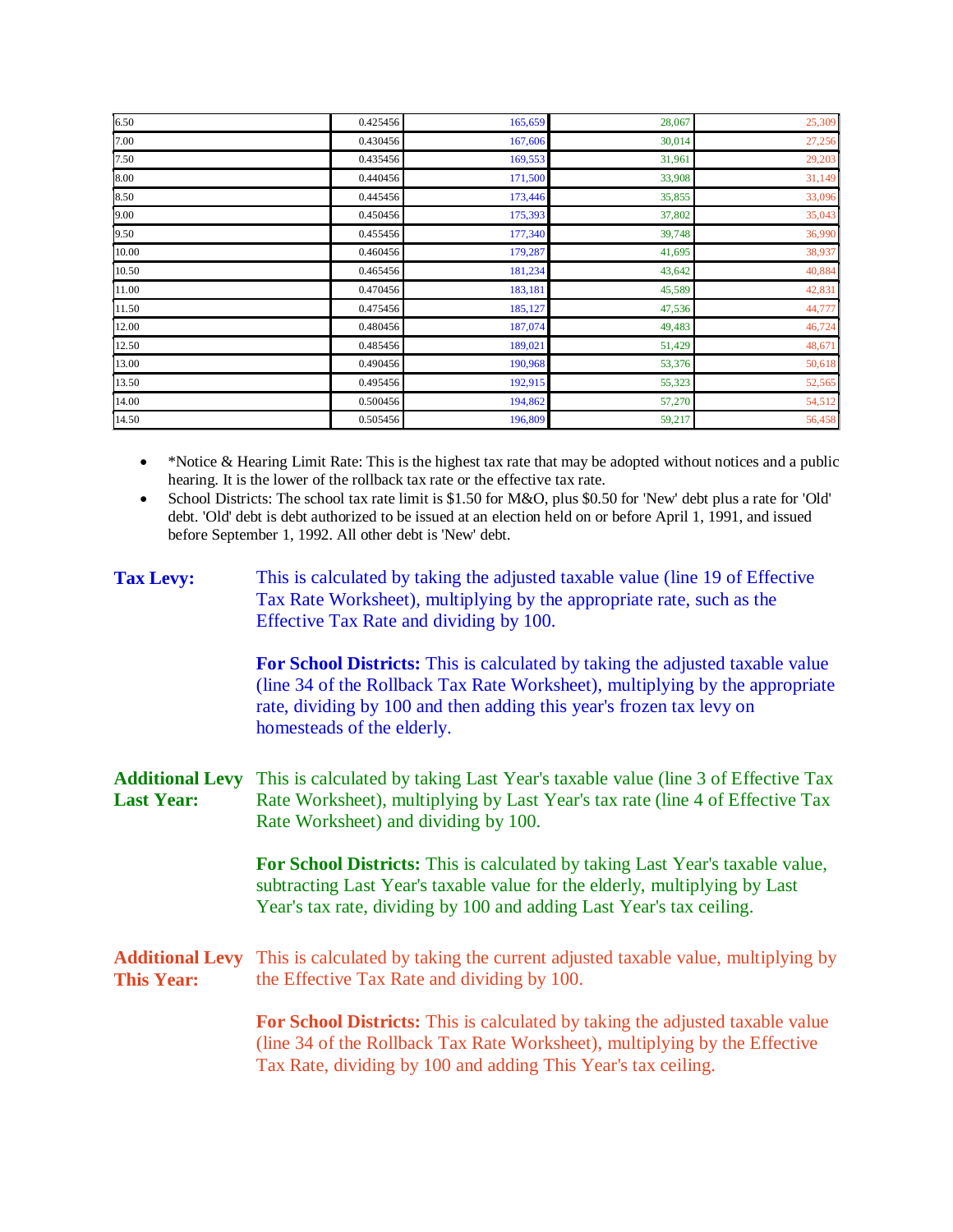#### **COUNTIES ONLY:** All figures in this worksheet include ALL County Funds. Tax Levy amounts are the sum of each Fund's Taxable Value X each Fund's Tax Rate. **2017 Property Tax Rates in CITY OF PLAINS**

This notice concerns 2017 property tax rates for CITY OF PLAINS . It presents information about three tax rates. Last year's tax rate is the actual rate the taxing unit used to determine property taxes last year. This year's *effective* tax rate would impose the same total taxes as last year if you compare properties taxed in both years. This year's *rollback* tax rate is the highest tax rate the taxing unit can set before taxpayers can start tax rollback procedures. In each case these rates are found by dividing the total amount of taxes by the tax base (the total value of taxable property) with adjustments as required by state law. The rates are given per \$100 of property value.

| Last year's tax rate:                              |                  |
|----------------------------------------------------|------------------|
| Last year's operating taxes                        | \$137,522        |
| Last year's debt taxes                             | \$0              |
| Last year's total taxes                            | \$137,522        |
| Last year's tax base                               | \$37,021,165     |
| Last year's total tax rate                         | 0.371468/\$100   |
| This year's effective tax rate:                    |                  |
| Last year's adjusted taxes                         |                  |
| (after subtracting taxes on lost property)         | \$137,754        |
| $\div$ This year's adjusted tax base               |                  |
| (after subtracting value of new property)          | \$38,216,517     |
| $=$ This year's effective tax rate                 | 0.360456/\$100   |
| This year's rollback tax rate:                     |                  |
| Last year's adjusted operating taxes               |                  |
| (after subtracting taxes on lost property and      |                  |
| adjusting for any transferred function, tax        |                  |
| increment financing, state criminal justice        |                  |
| mandate and/or enhanced indigent health care       |                  |
| expenditures)                                      | \$137,754        |
| $\div$ This year's adjusted tax base               | \$38,216,517     |
| =This year's effective operating rate              | 0.360456/\$100   |
| $\times 1.08$ = this year's maximum operating rate | 0.389292/\$100   |
| +This year's debt rate                             | $0.000000/\$100$ |
| $=$ This year's rollback rate                      | 0.389292/\$100   |

#### **Statement of Increase/Decrease**

If CITY OF PLAINS adopts a 2017 tax rate equal to the effective tax rate of 0.360456 per \$100 of value, taxes would increase compared to 2016 taxes by \$ 2,525.